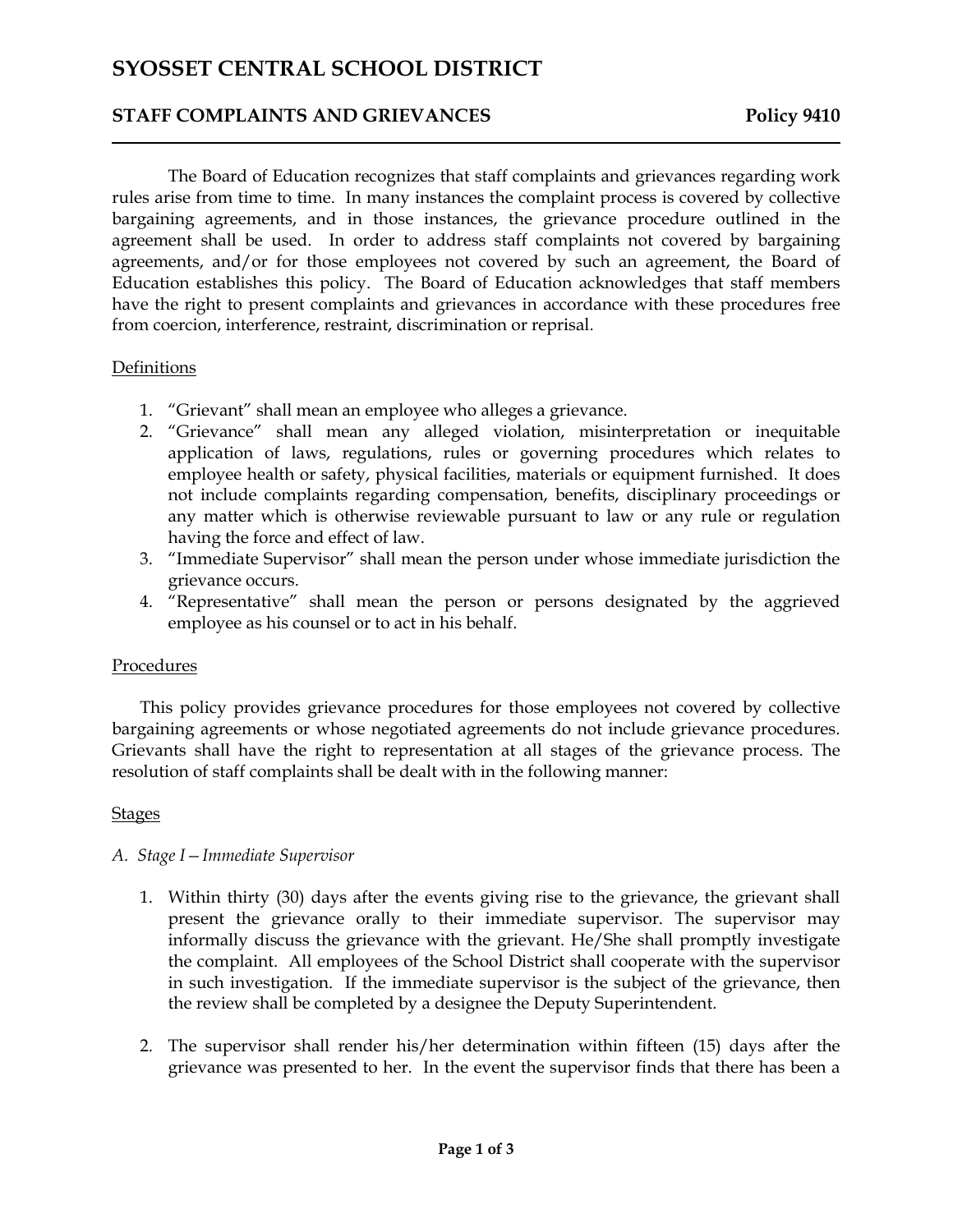## **SYOSSET CENTRAL SCHOOL DISTRICT**

### **STAFF COMPLAINTS AND GRIEVANCES** Policy 9410

violation, he/she shall propose a resolution of the complaint. The discussion and resolution of grievances with the supervisor shall be on an oral and informal basis.

- 3. If the grievant is not satisfied with the finding of the supervisor, or with the proposed resolution of the grievance, the grievant may, within fifteen (15) days after he/she has discussed the determination and/or proposed resolution with the supervisor, file a written request for review by the Superintendent of Schools.
- *B. Stage II—Superintendent of Schools*
	- 1. The Superintendent of Schools may request that the grievant and the supervisor present a written statement to him/her setting forth any information that such person has relative to the grievance and the facts surrounding it.
	- 2. At the request of the grievant the Superintendent of Schools shall hold an informal hearing and shall notify all parties concerned as to the time and place when an informal hearing will be held where such parties may appear and present oral and written statements supplementing their position in the case. Such hearing shall be held within fifteen (15) school days of the receipt of the appeal by the Superintendent of Schools.
	- 3. Within fifteen (15) days of receipt of the grievance, or from the hearing, if applicable the Superintendent of Schools shall render his/her determination in writing. If the grievant is not satisfied with the determination of the Superintendent of Schools, the grievant may, within fifteen (15) days after its receipt, file with the Clerk of the Board of Education, a written request for review by the grievance committee as established by the Board of Education.
- *C. Stage III—Grievance Committee*
	- 1. The Board of Education shall appoint a committee composed of two representatives to hear the grievance.
	- 2. When a request for review by a grievance committee has been made, the Superintendent of Schools shall submit all written statements and other materials concerning the case to the grievance committee.
	- 3. The grievance committee shall notify all parties concerned of the time and place when a hearing will be held. Such hearing will be held within fifteen (15) school days of the receipt of the request of the grievant. All parties concerned shall have the right to present further statements and testimony at such hearing.
	- 4. The grievance committee shall render a report in writing within fifteen (15) days after the hearing has been concluded. The report of the grievance committee shall contain a statement of the committee's findings of fact, conclusions and advisory